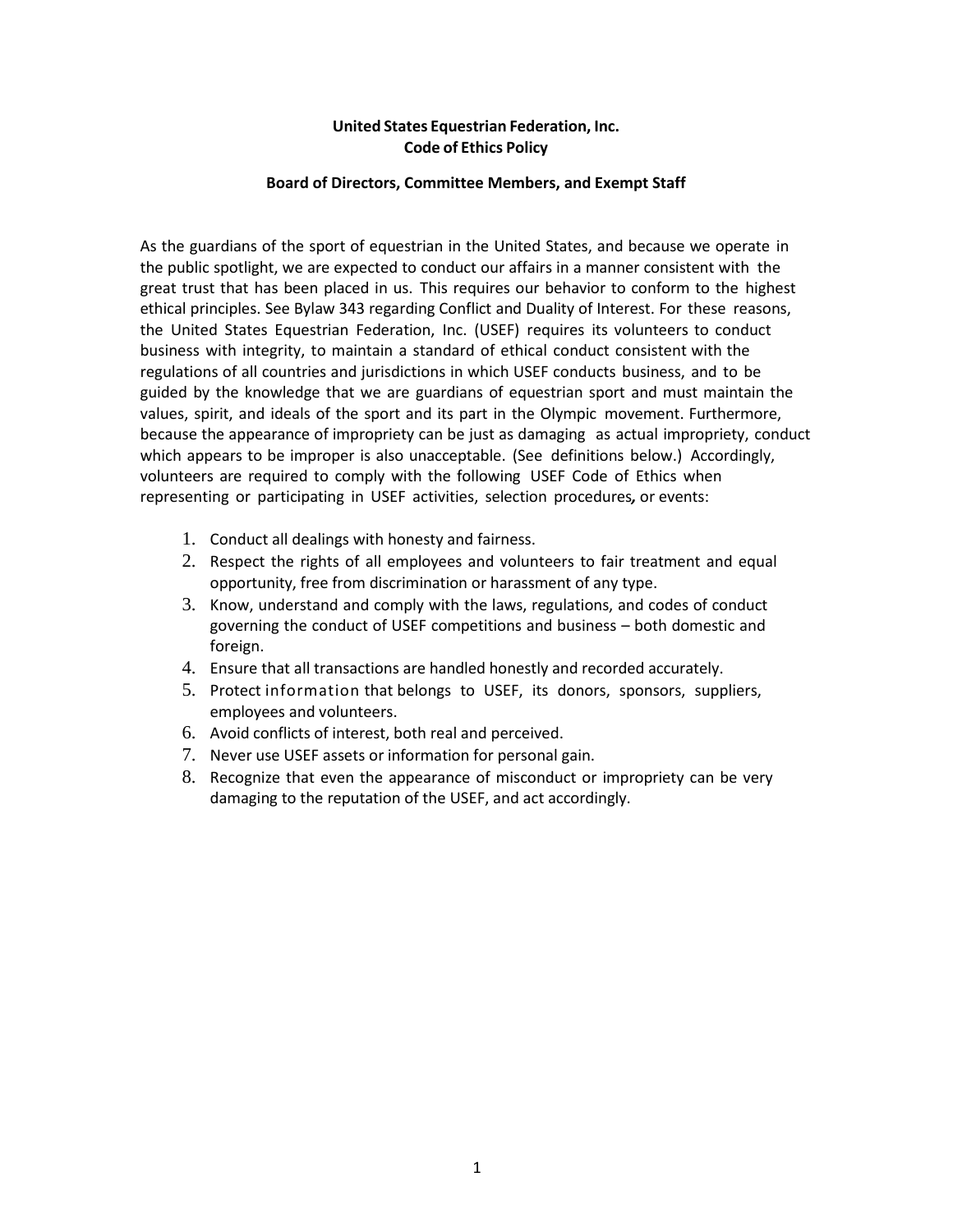## **United States Equestrian Federation, Inc. Conflict of Interest Policy**

#### **Board of Directors, Committee Members, Selectors, and Exempt Level Staff PartI --**

#### **Conflict of Interest, Other Than Related Party Transactions**

Pursuant to the United States Equestrian Federation, Inc. "USEF" Bylaw 343.3, this Conflict of Interest Policy (the "Policy") provides a framework of integrity for interactions with or on behalf of the USEF. Please note that Related Party Transactions are addressed separately according to the provisions set forth in Part II of this Policy. Given the unique makeup of the USEF family, more in---depth questions may arise regarding conflicts of interest. For this reason the following guidance is provided:

- USEF defines a conflict of interest as any personal or financial (both direct and indirect) relationship including relationships of family members (see definition below) that could influence or be perceived to influence your objectivity when representing or conducting business for, or on behalf of, USEF or participating in a USEF selection process.
- USEF defines "family" for these purposes as follows: spouse, parent, child or spouse of a child, brother, sister, spouse of a brother or sister, a cohabiting companion, or any other individual with a significant familial or familial---like relationship. Both parentandchildshallincludestep--‐parentandstep--‐child.
- USEF defines a substantial appearance of a conflict of interest as whenever others may reasonably infer from the circumstances that a conflict exists. Because the appearance of impropriety can be just as damaging to the USEF as actual impropriety, conduct that may reasonably appear to others to be improper must be disclosed so that the appropriate USEF board or committee\* may determine whether the situation presents a substantial appearance of a conflict of interest such that a prohibited conflict of interest may be deemed to exist. For these reasons, an individual must recuse himself from participating in the USEF activity giving rise to the substantial appearance of a conflict of interest unless and until it is determined that no conflict exists.
- Each USEF Board member, committee member, selector, and exempt employee shall fulfill his obligation to disclose any conflict by signing this Policy and submitting Exhibits A and B and, if applicable, C. This must be done within 14 days of acceptance of the position or the individual cannot participate in any relevant meetings. Once an individual has signed this Policy, it is incumbent upon him to update the Exhibits as appropriate. This is a continuing obligation upon the individual.
- In accordance with Bylaw 343, this Policy also covers duality of interests and the selection of athletes, horses, coaches, trainers, managers, administrators, veterinarians, officials and others for competitions.

**\***For purposes of this Policy, the term "committee" includes any group of individuals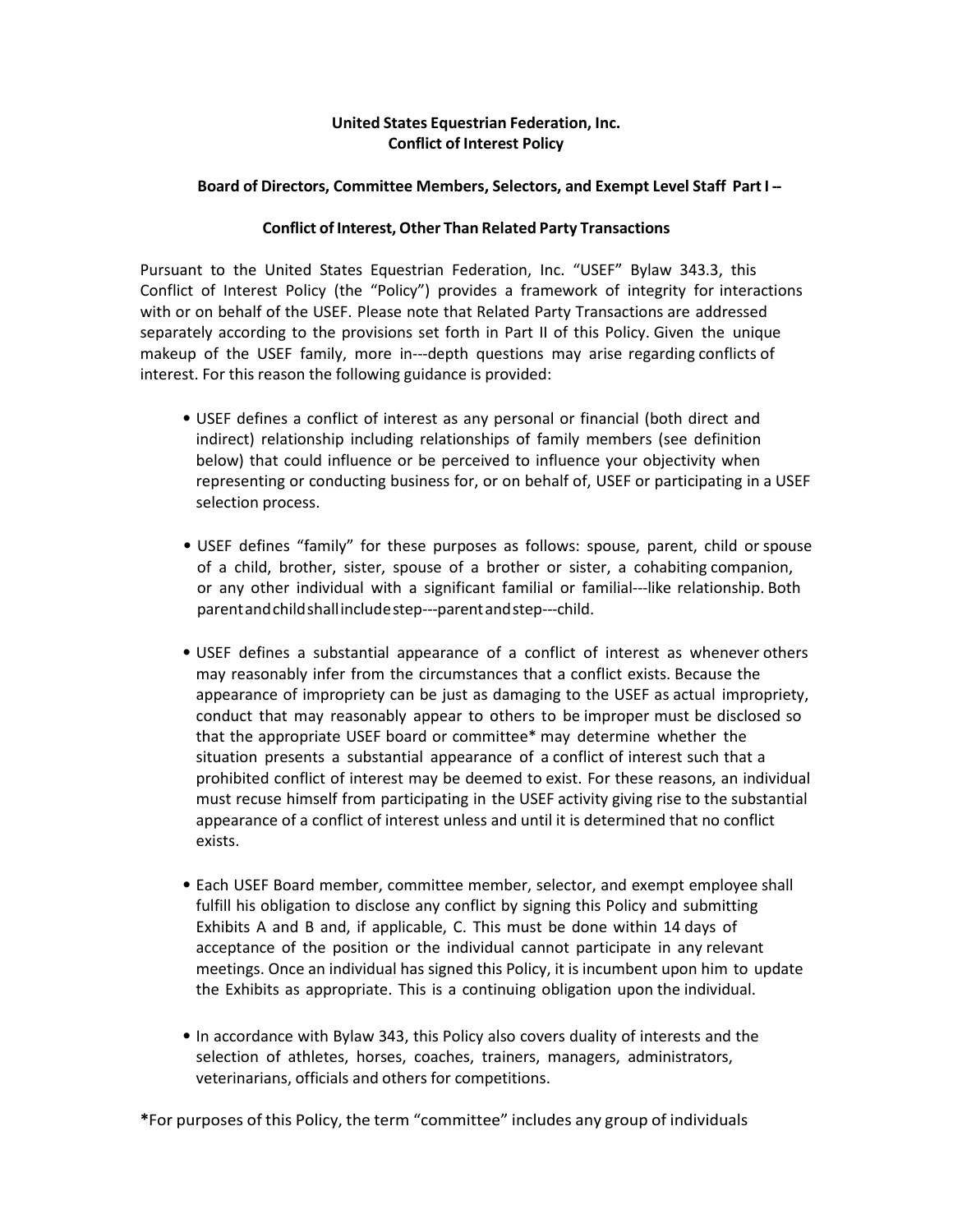designated by the President, Board, or Council, or committee established to perform a particular task (e.g., task forces, ad hoc committees).

## **Review of Disclosures**

All conflict of interest disclosures and certification statements submitted pursuant to this Part I will be reviewed by the Legal Department. The Legal Department consults with the Audit Committee Chair on all matters disclosed for presentation to the Audit Committee. The Audit Committee reviews the disclosures and determines whether the conflicted individual is precluded from serving in any capacity and whether appropriate measures need to be implemented to ensure integrity and the appearance of integrity.

## **Conflicts or perceived conflicts that arise as to a particular matter**

During an individual's service on the Board, committee, council, or as an employee, if a question arises as to whether a particular situation is indeed a conflict of interest, and if circumstances are such that there is not sufficient time to submit the matter to the Audit Committee, then (i) the interested committee (the committee which is impacted by the potential conflict of interest) will make the determination according to the Procedure set forth below, and (ii) the determination will be reported, in writing, to the Audit Committee for review and ratification. For questions submitted to the interested committee, a majority vote of those present (and not otherwise conflicted) will prevail. The Procedure outlined below will not apply when an employee is involved. For conflicts that arise concerning employees, the matter must be referred to the Audit Committee for a determination.

If personal or financial interests exist with any person or concern with whom the USEF has a business or other relationship or you have a personal or financial relationship with a candidate (horse or human) for a team or individual chosen by a selection procedure or a substantial appearance of a conflict of interest exists (see definition above) and the other relationship or interest could influence or be perceived to influence the objectivity of your decisions, or if a committee determines that a conflict of interest exists, or if a duality of interest exists, you must follow this procedure (except for Related Party Transactions and matters involving employees, which will be referred to the Audit Committee):

Disclosure of Actual or Potential Conflict. The individual with the conflict of interest or potential conflict of interest shall immediately disclose *all material facts relating to* the existence of a conflict or potential conflict when the issue for which the conflict exists is brought up at the meeting. This disclosure should include the nature of the conflict and why the individual believes it may be considered to be a conflict.

Provision of Information. The individual with the actual or potential conflict should provide to the board or committee any information relevant to the subject that he might have. In the case of a potential conflict, the board or committee will determine whether a substantial appearance of a conflict of interest exists; if so, the following procedures apply:

 Leave Meeting. The individual with the *potential* conflict must then leave the meeting and not participate at all in the deliberations on the matter and any vote that might be taken. If, after the person has left the room, the deliberating body has questions that he could answer, he can be brought back into the meeting for the sole purpose of answering those questions. Once the questions have been resolved, he should vacate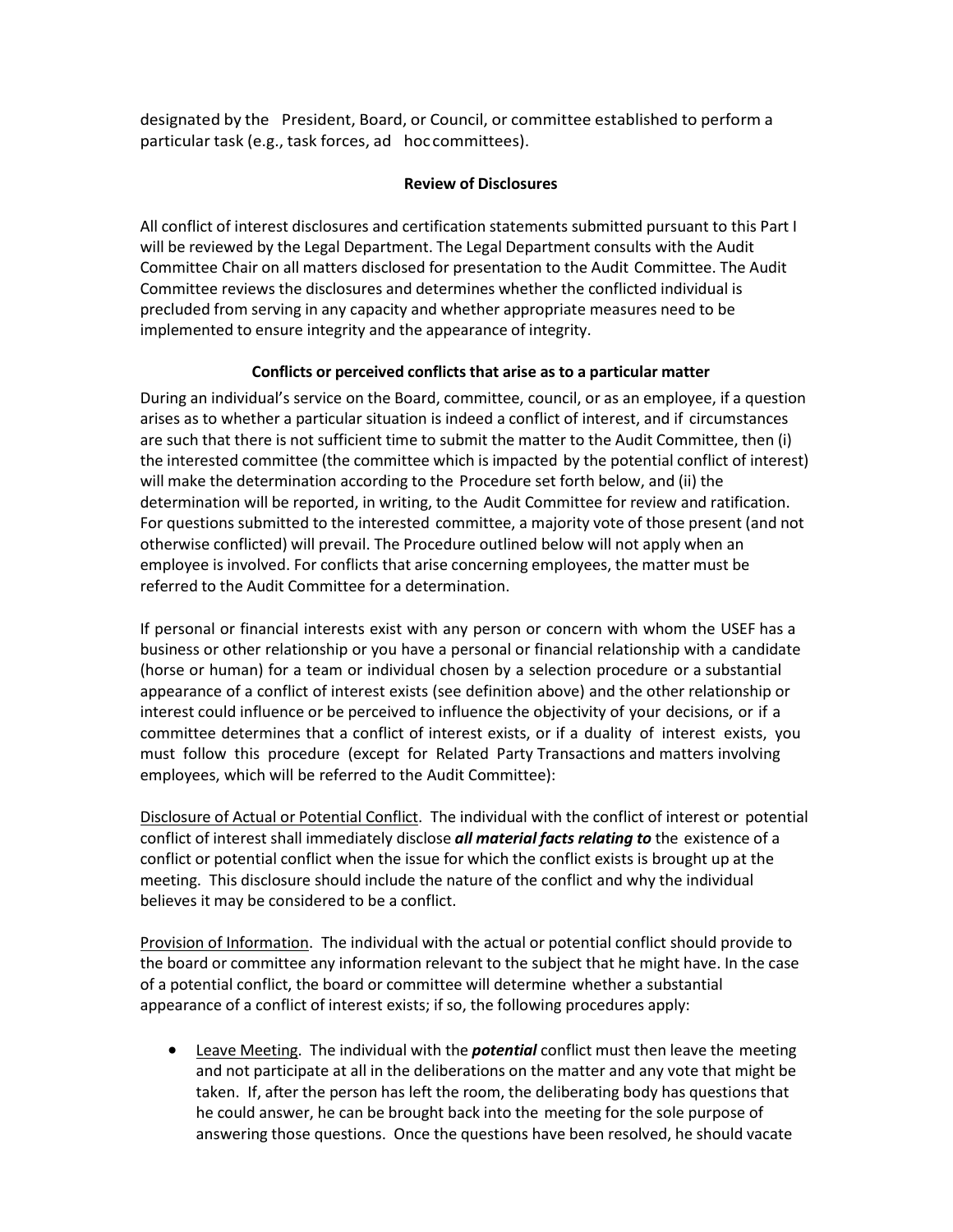again until the deliberations have been completed and the vote has been taken;

 Deliberation and Vote. The remainder of the committee or board should conduct the deliberation on the matter at hand and, if appropriate, proceed to a vote.

At all times, the conflicted person does count for determination of a quorum.

## **Part II --- Related Party Transactions**

USEF is prohibited from entering into any Related Party Transaction unless the transaction is determined by the USEF Board of Directors to be fair, reasonable and in the corporation's best interest at the time of such determination. Further, any director, officer or key employee who has an interest in a related party transaction shall disclose in good faith to the Board, or an authorized committee thereof, and/or the Audit Committee, the material facts concerning such interest. The Board may delegate the review and approval of Related Party Transactions to the Audit Committee, in which case all references to the Board in this Part II of this Policy shall be deemed to refer to the Audit Committee.

Before engaging in a related party transaction, the USEF Board of Directors must:

(1) ) Consider alternative transactions to the extent available;

(2) Approve the transaction by not less than a majority vote of the directors present at the meeting; and

(3) ) Contemporaneously document in writing the basis for the decision, including its consideration of any alternative transactions.

A "related party transaction" is defined as "any transaction, agreement or any other arrangement in which a director, officer, related party has a financial interest and in which the corporation or any affiliate of the corporation is a participant."

A "related party" is defined as:

(i) any director, officer or key employee of the corporation or any affiliate of the corporation; (ii) any relative of any director, officer or key employee of the corporation or any affiliate of the corporation; (iii) any entity in which any individual described in clauses (i) and (ii) of this subparagraph has a thirty--‐five percent or greater ownership or beneficial interest or, in the case of a partnership or professional corporation, a direct or indirect ownership interest in excess of five percent; or (iv) substantial contributors to the corporation (within the current fiscal year or the past five fiscal years).

A "key employee" is "any person who is in a position to exercise substantial influence over the affairs of the [USEF]."

Inappropriate hospitality or gift giving between individuals can also create a conflict of interest. Gifts, cash, travel, hotel accommodations, entertainment or favors are neither to be given nor received except those of nominal value exchanged in the normal course of business. Favors or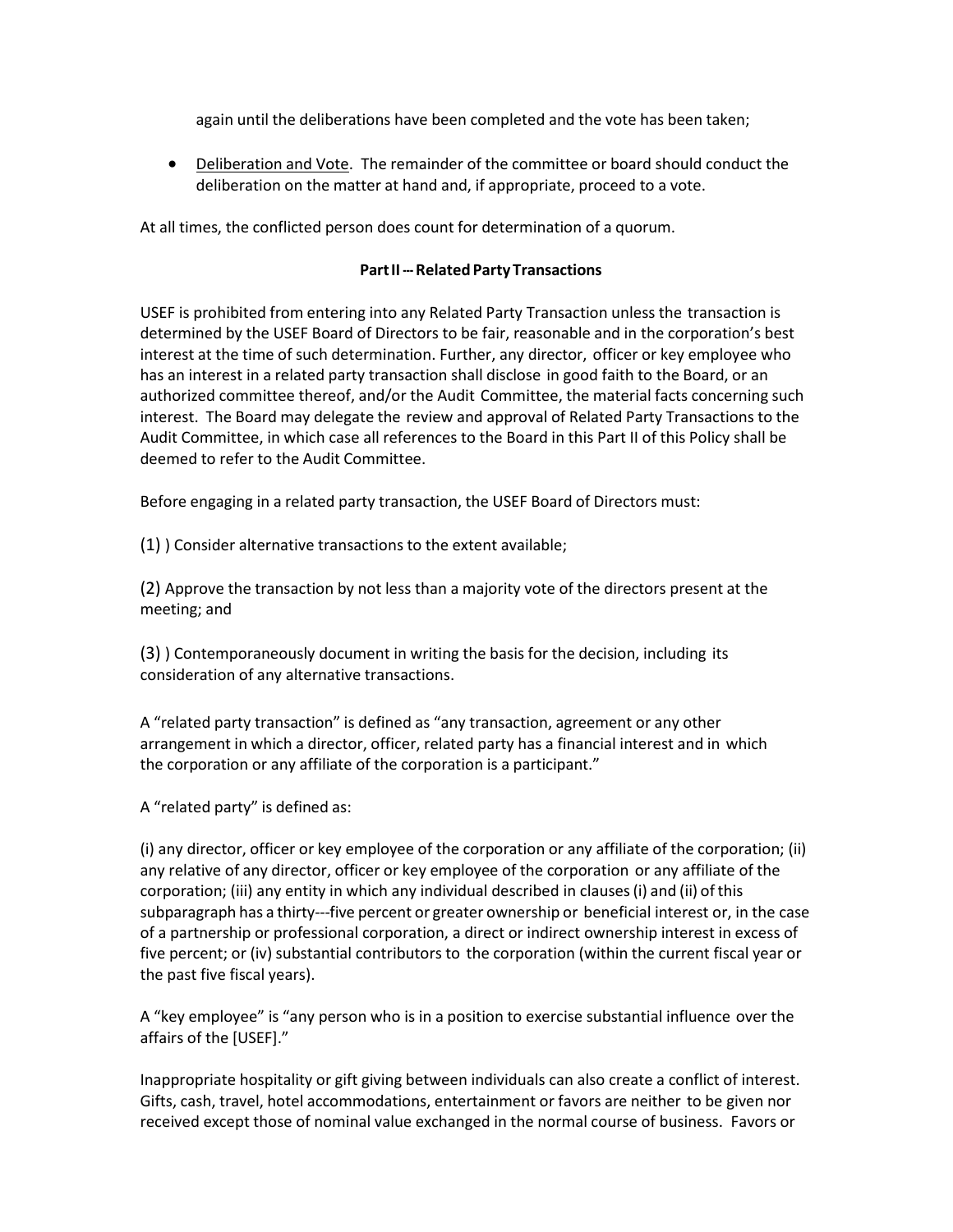other assets or gifts may be accepted if they are part of open and generally accepted practices and serve to promote the best interest of USEF and would not embarrass the individual or USEF if publicly disclosed and do not compromise the objectivity and integrity of the recipient or donor.

#### **PartIII --‐ Failure to Disclose and Enforcement**

#### **Failure to Disclose**

If the Board of Directors, applicable committee, or any other individual has reasonable cause to believe an individual subject to this Policy has failed to disclose an actual or potential conflict of interest, he shall notify the Chief Executive Officer, General Counsel, or any member of the Audit Committee. The Audit Committee will address the report in the same manner that it addresses reported Policy violations outlined below under "Enforcement."

#### **Enforcement**

Any person who violates or condones the violation of this Policy is subject to disciplinary measures, which may include termination of membership; expulsion from the board, council, or committee; or termination of employment. Allegations of violations should be reported to the Chief Executive Officer, General Counsel, or any member of the Audit Committee. The Audit Committee will review the reported violation and initiate an investigation and recommend appropriate action in a confidential report to the Board of Directors.

Any questions concerning this Policy should be addressed to the General Counsel, Sonja S. Keating, at the following address:

United States Equestrian Federation, Inc. Sonja S. Keating, General Counsel 4047 Iron Works Parkway Lexington, Kentucky 40511 Telephone: (859) 225-2045 Fax:(859)231‐7371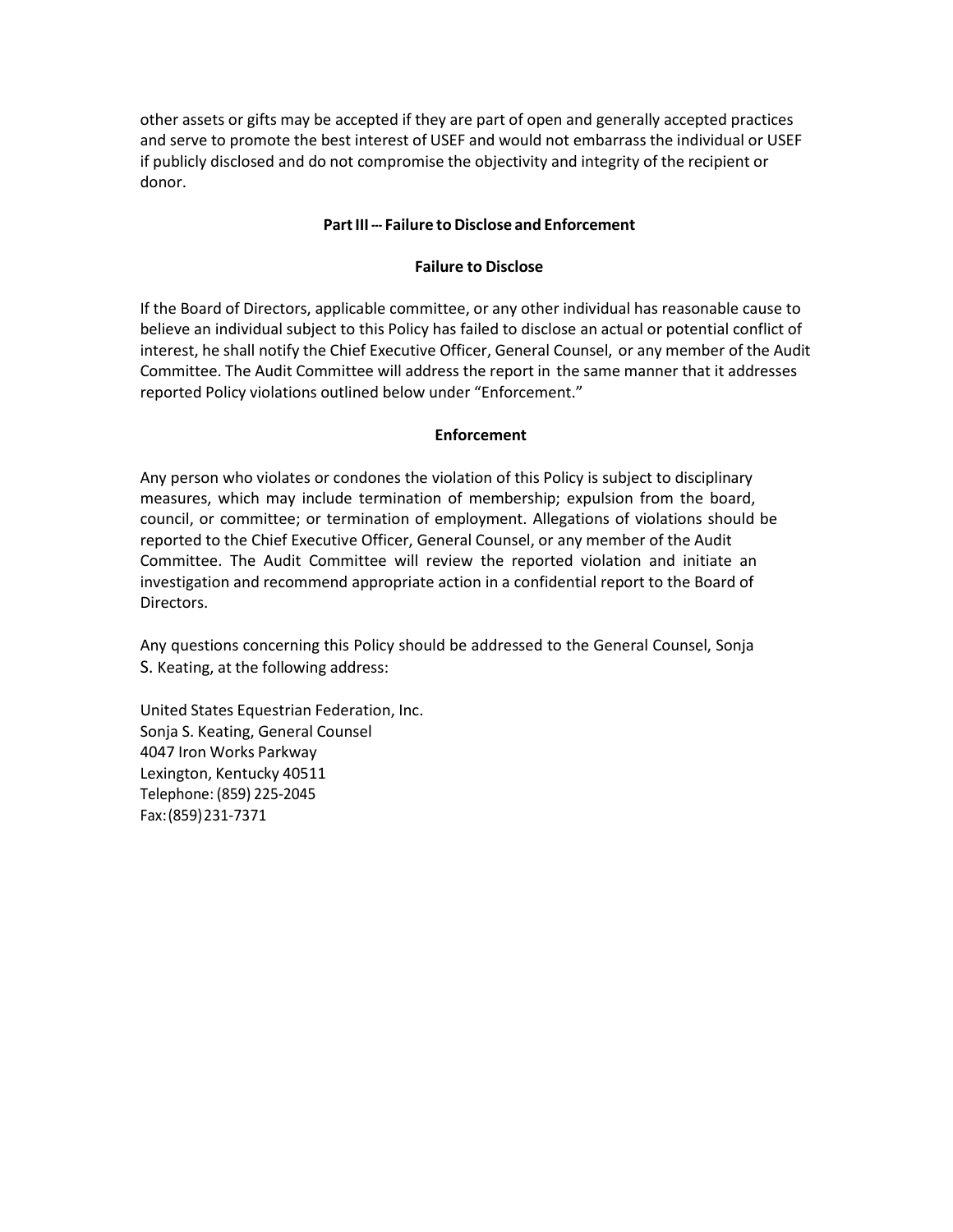# **EXHIBIT A UNITED STATES EQUESTRIAN FEDERATION, INC. DISCLOSURE AND CERTIFICATION STATEMENT**

Name:

Position:

### **Certification:**

By signing this form below, I certify that:

- 1. I have received a copy of the and Code of Ethics and USEF Conflict of Interest Policy;
- 2. I have read and understand these policies;
- 3. I agree to comply with these policies;
- 4. I affirm that I have a continuing obligation to update Exhibit B and, if applicable, C; and
- 5. I understand that the USEF is charitable and in order to maintain its federal tax exemption it must engage in activities that accomplish one or more of its exempt purposes and not engage in activities and transactions that provide impermissible benefits to individuals or entities.

I am aware that if, because of any relationships, positions, or circumstances concerning me, I may have or appear to have a potential conflict of interest, I am required to list such relationships, positions, or circumstances on the annexed Exhibit B and, if applicable, C as the case may be, and to return the appropriate completed Exhibit(s) with this Disclosure and Affirmation Statement.

Signature

Date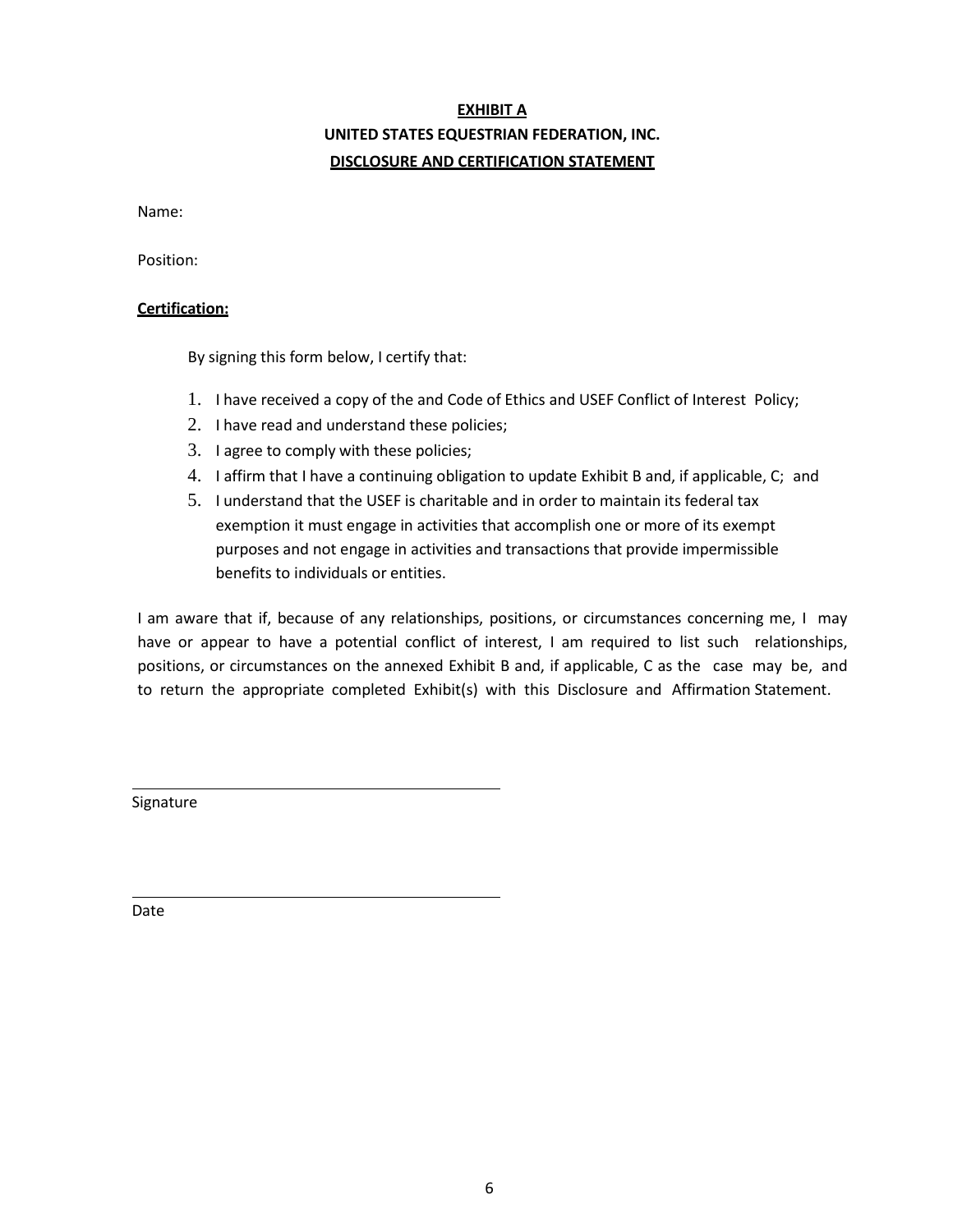# **UNITED STATES EQUESTRIAN FEDERATION, INC. CONFLICT OF INTEREST DISCLOSURE STATEMENT EXHIBIT B**

## **Please answer every question completely and accurately. Your Conflict of Interest Disclosure will be considered incomplete until all questions are answered.**

This Disclosure Statement must be submitted and updated as often as necessary to USEF. Refusal to provide the requested information or providing incomplete or inaccurate information may result in removal from office or Board membership, committee membership, or employment.

**Note: Please include yourself and your family, including spouse, partner, parent, sibling, child, niece, nephew, aunt, uncle, or step-relative of the same relation as stated above when answering the following questions.** 

1. Do you or any member of your family have a business relationship with USEF?

YES NO

Do you or any member of your family hold an ownership interest in a business entity that does business with USEF?

YES NO

Do you or any member of your family hold at least a five (5%) percent ownership interest in any public company that does business with USEF?

YES NO

If you answered yes to any of the questions above, please state the name of the company and your ownership interest of said company.

2. Do you believe you or any members of your family will have future business dealings with USEF?

YES NO

Do you believe any business affiliated with you or any member of your family will have any future business dealings with USEF?

YES NO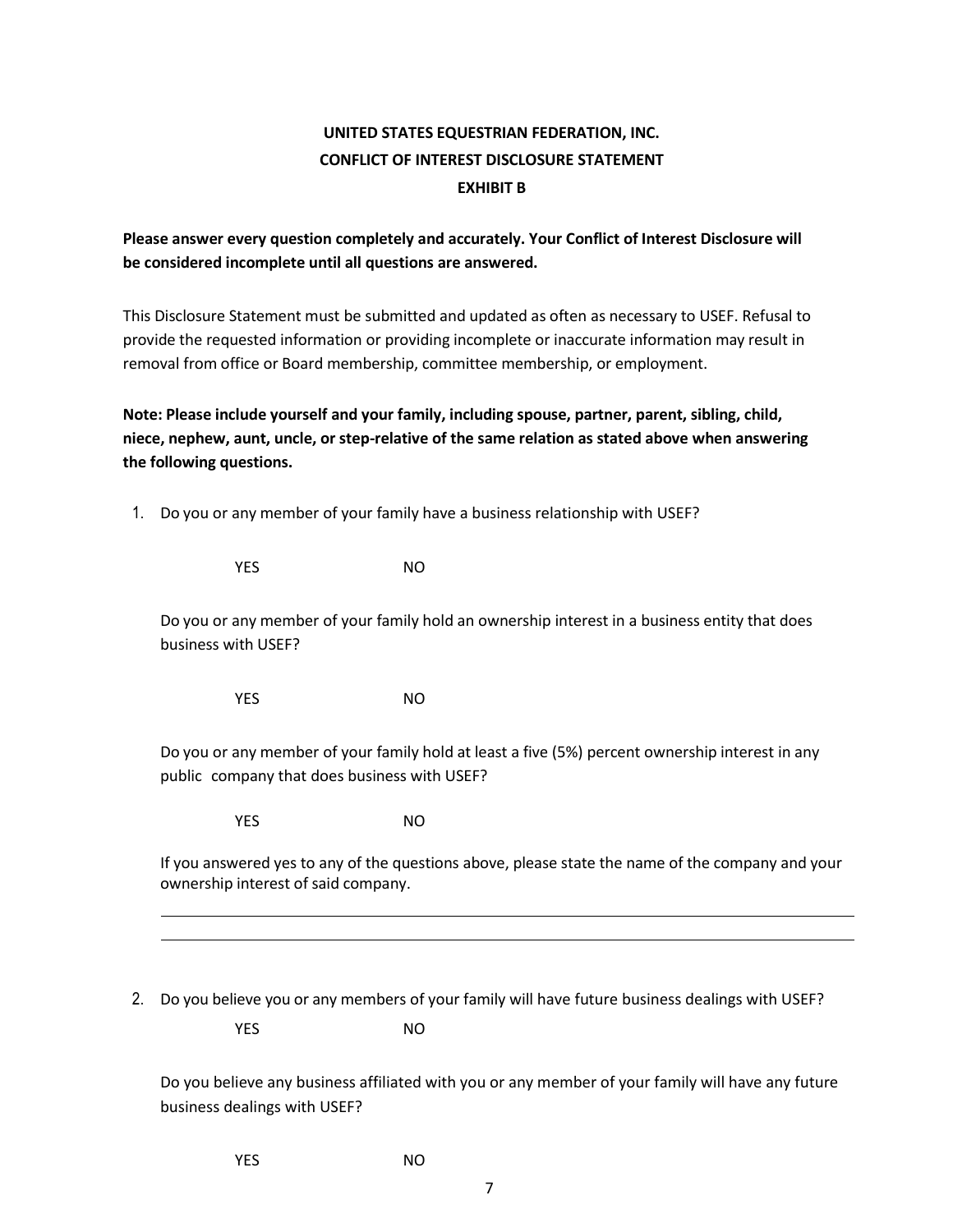If you answered yes to any of the questions above, please state the name of the business, the nature of such dealings, and the relationship of you or your family member with said business.

| <b>USEF Licensed Competition?</b> | Do you or any member of your family serve as Licensee, Manager, or hold an ownership interest in a                                                                  |
|-----------------------------------|---------------------------------------------------------------------------------------------------------------------------------------------------------------------|
| <b>YES</b>                        | <b>NO</b>                                                                                                                                                           |
| <b>Licensed Competition?</b>      | Are you or any member of your family employed by a Licensee, Manager, or Organizer of a USEF                                                                        |
| YES                               | ΝO                                                                                                                                                                  |
|                                   | Are you or any member of your family a volunteer at a USEF Licensed Competition?                                                                                    |
| <b>YES</b>                        | NΟ                                                                                                                                                                  |
|                                   | Are you or any member of your family a USEF or FEI Licensed Official?                                                                                               |
| YES                               | ΝO                                                                                                                                                                  |
|                                   | If you answered yes to any of the questions above, please state the nature of the relationship, the<br>name of the competition, and/or license held, if applicable. |
|                                   |                                                                                                                                                                     |
|                                   | Do you or any member of your family sponsor a USEF Licensed Competition or class?                                                                                   |
| YES                               | ΝO                                                                                                                                                                  |
|                                   | Do you or any member of your family sponsor a USEF Affiliate competition or class?                                                                                  |
| YES                               | NΟ                                                                                                                                                                  |
| Affiliate?                        | Do you or any member of your family sponsor USEF, equestrian athletes, or a USEF Recognized                                                                         |
| YES                               | <b>NO</b>                                                                                                                                                           |
|                                   | Are you or any member of your family employed by a sponsor of USEF, equestrian athletes, USEF<br>Affiliates, or Licensed Competitions or classes?                   |

 $7$  YES

| ۱  |              |  |  |
|----|--------------|--|--|
| M. | I<br>۰.<br>v |  |  |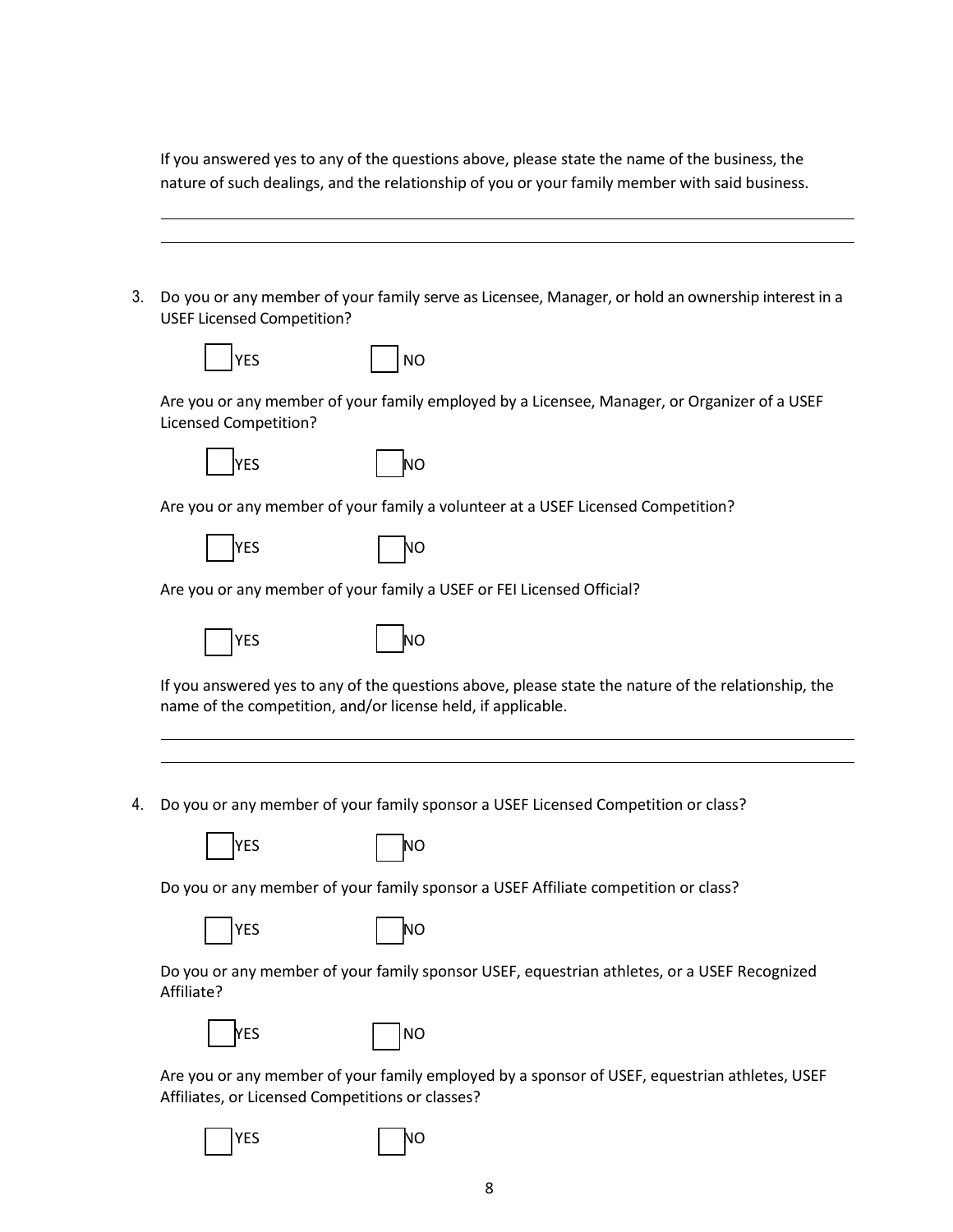If you answered yes to any of the questions above, please state the nature of the relationship with the sponsoring entity, the name of the sponsor, and the name of the entity receiving the sponsorship.

5. Do you or any member of your family serve on any USEF committee, council, or the Board of Directors?



Do you or any member of your family serve on any USEF Recognized Affiliate committee, council, or the Board of Directors?

|  | ۰. |
|--|----|
|--|----|

| YES | ΝO |
|-----|----|
|     |    |

Do you or any member of your family serve on any equestrian organization's committee, council, or Board of Directors?

| <b>YES</b> | NΟ |
|------------|----|
|------------|----|



If you answered yes to any of the questions above, please state the name of the committee, council, or Board, position, and the years of service. If you currently serve on the Board, do you satisfy the definition of an Independent Director, as stated in Bylaw 303? If no, please state why.

6. Have you ever been an athlete on any USEF team?

 $\overline{S}$  | |NO

Has any member of your family competed on any USEF team?

|--|--|

 $\mathsf{S}$  NO  $\blacksquare$ 

Have you ever trained/coached any athlete who was on a USEF team?



|  | M.<br>۰, |
|--|----------|
|  |          |

Has a horse owned by you or any member of your family competed on any USEF team?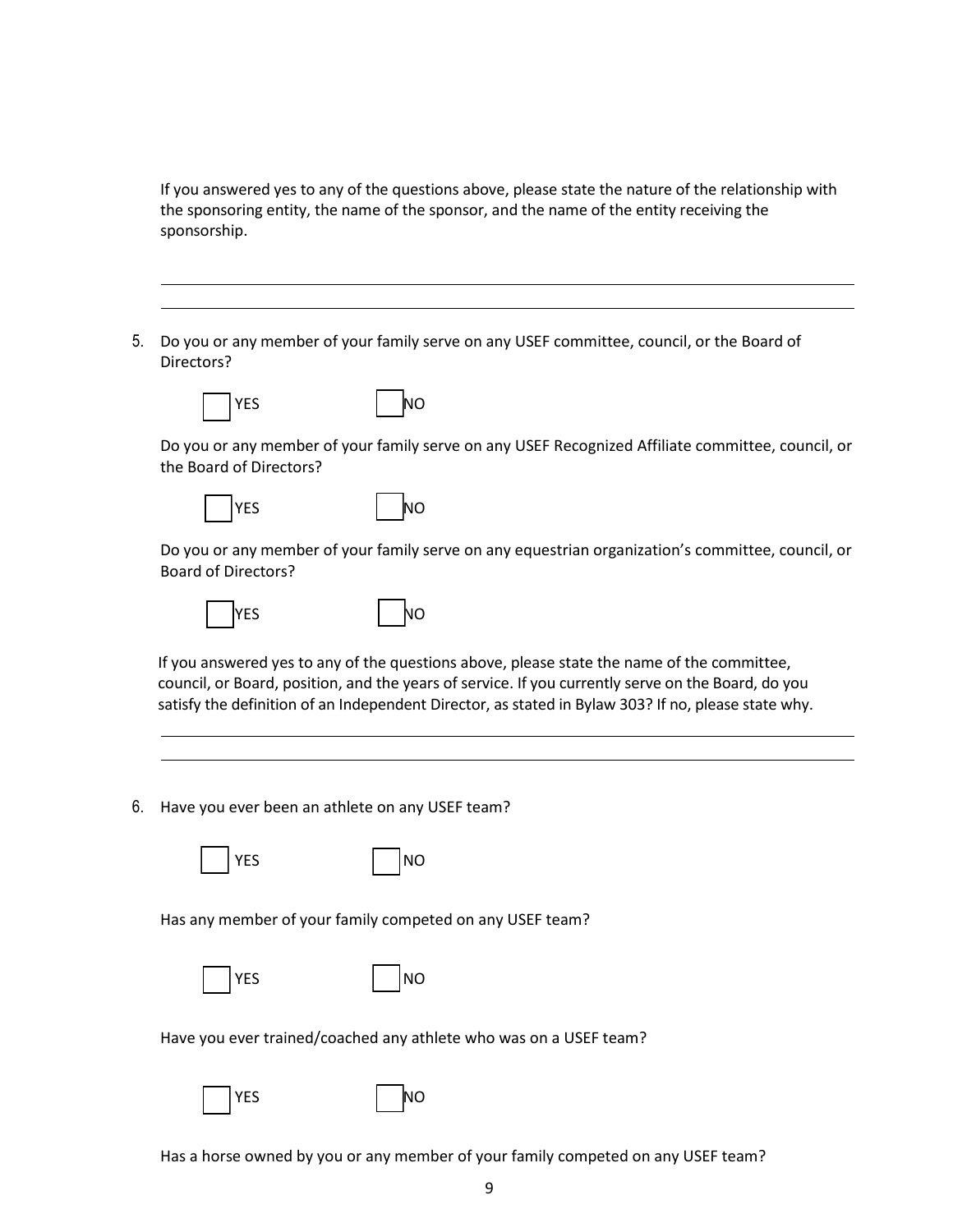| competition, and name of the athlete. |                                                                                                    |
|---------------------------------------|----------------------------------------------------------------------------------------------------|
|                                       | Are you or any member of your family employed by a USEF sponsor?                                   |
| <b>YES</b>                            | ΝO                                                                                                 |
|                                       | Do you or any member of your family serve in a volunteer or paid position with any USEF sponsor?   |
| <b>YES</b>                            | NO                                                                                                 |
|                                       | Are you or any member of your family a sponsored equestrian athlete?                               |
| <b>YES</b>                            | lno                                                                                                |
| the name of the company.              | If you answered yes to any of the questions above, please state the nature of the relationship and |
| team?                                 | Have you ever been a member of the support team of any athlete competing on any USEF               |
| YES                                   | NΟ                                                                                                 |
|                                       |                                                                                                    |
| on any USEF team?                     | Has any member of your family been a member of the support team of any athlete competing           |
| <b>YES</b>                            | ΝO                                                                                                 |

9. Are you or any member of your family employed by a USEF Board member or a company owned by a Board member, including as an officer, partner, trustee, or full/part time employee?

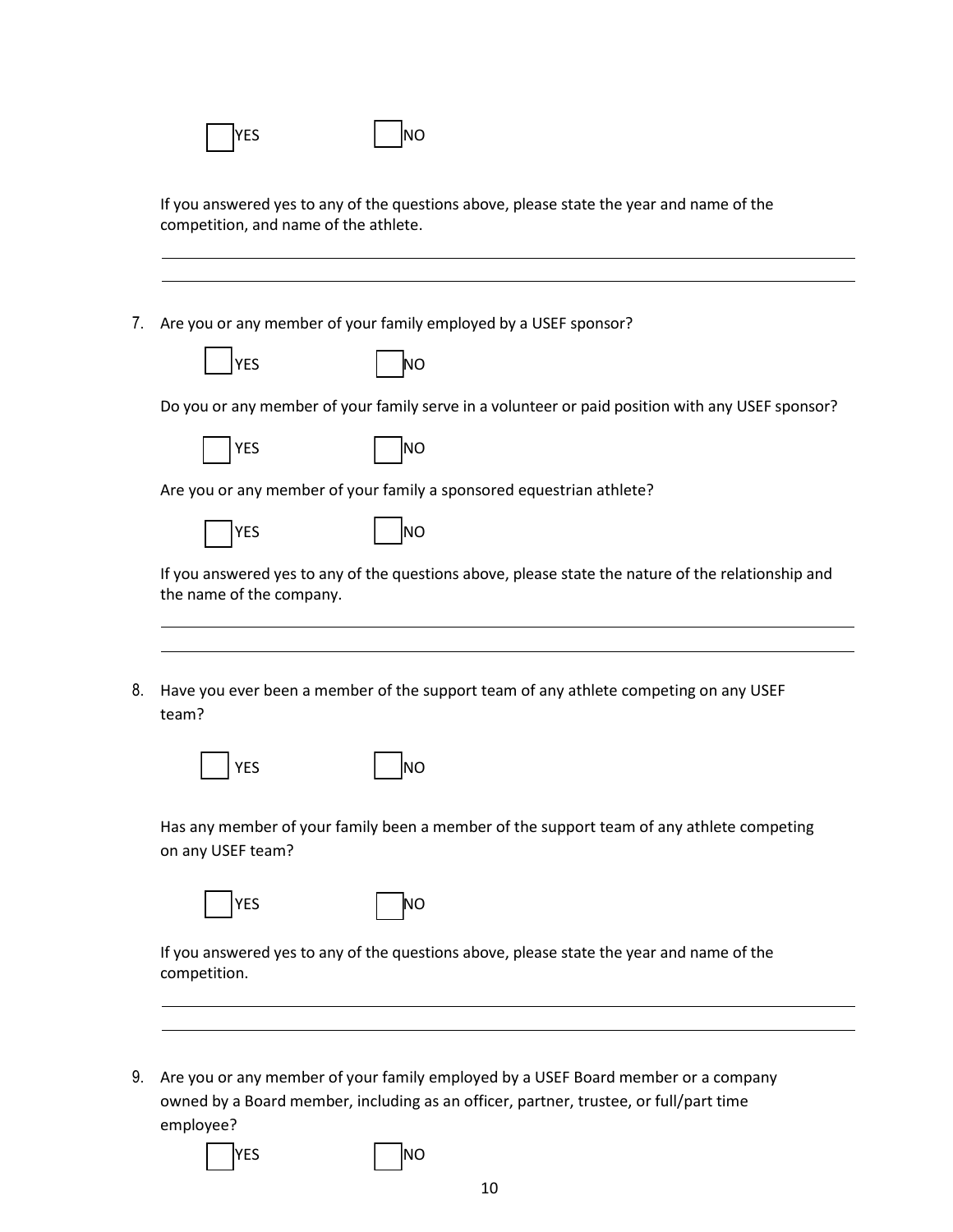Do you or any member of your family employ a USEF Board member?

YES | | | | NO Do you or any member of your family have any business or financial dealings with a USEF Board member or his company? YES I NO If you answered yes to any of the questions above, please state the name of the entities, the USEF Board of Directors member, and the nature of employment or position within entity. 10. Do you serve on the Board of Directors or as an officer of any other amateur sports organization that is recognized as a national governing body by the United States Olympic Committee? **YES** NO Are you an employee of any other amateur sports organization that is recognized as a national governing body by the United States Olympic Committee?

If you answered yes to any of the questions above, please state the name of the organization and your role within such organization.

11. Do you have a close personal relationship or consensual relationship with a USEF Staff member?

| ۰. |
|----|
|    |

| YES |  |  | <b>INO</b> |
|-----|--|--|------------|
|-----|--|--|------------|

lyes I lino

If you answered yes to the above, please state the name of the USEF Staff member and the nature of your relationship.

12. Is there any other relationship not disclosed above you believe might be perceived to compromise your obligations to USEF under its Conflict of Interest Policy or which may raise questions of a conflict between your duty and loyalty to USEF, your loyalty to any other entity, and/or your economic self-interest?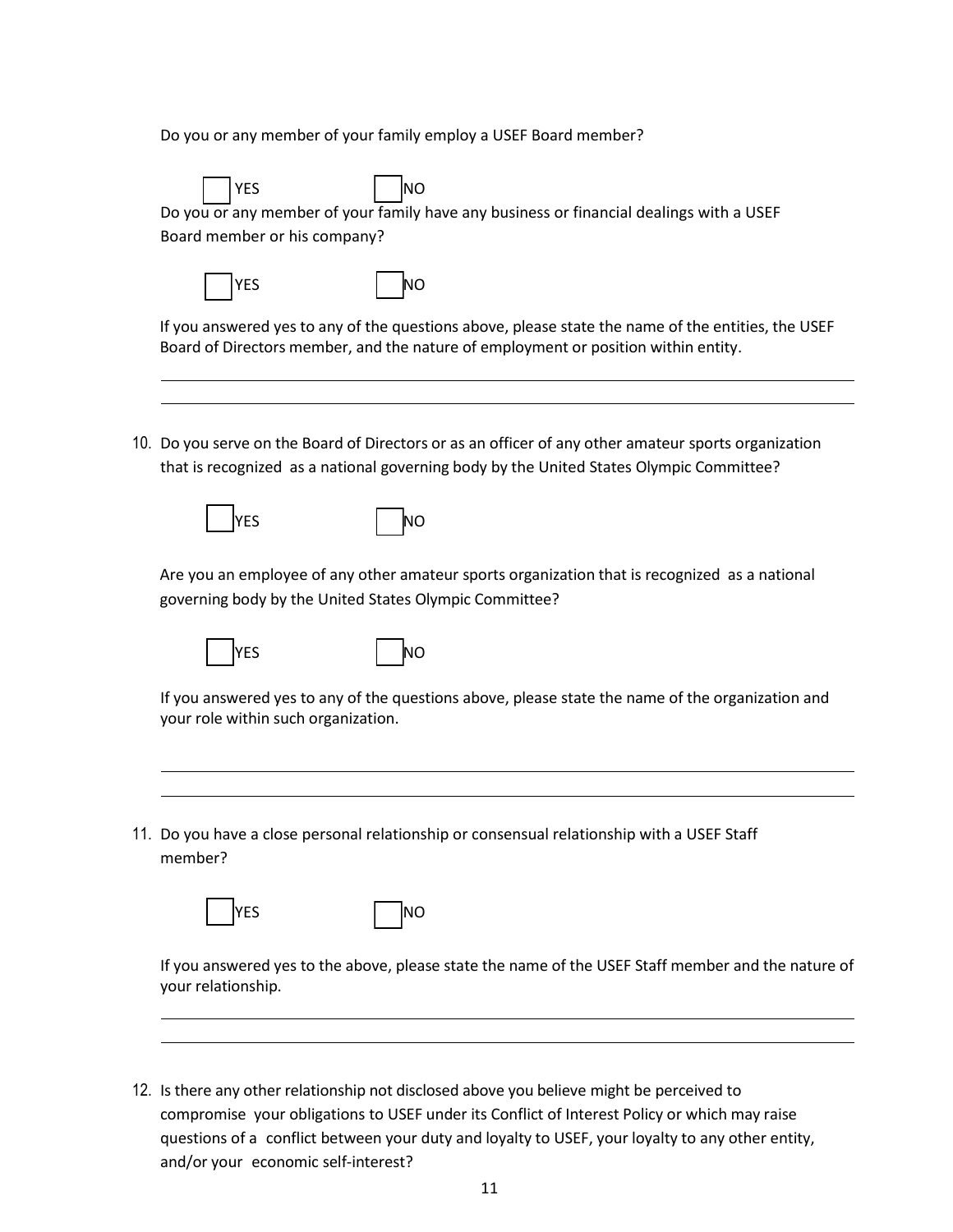| <b>YES</b>                    | <b>NO</b> |  |  |
|-------------------------------|-----------|--|--|
| If yes, please explain below. |           |  |  |
|                               |           |  |  |
|                               |           |  |  |
|                               |           |  |  |
| Signature                     |           |  |  |

Print Name

Date